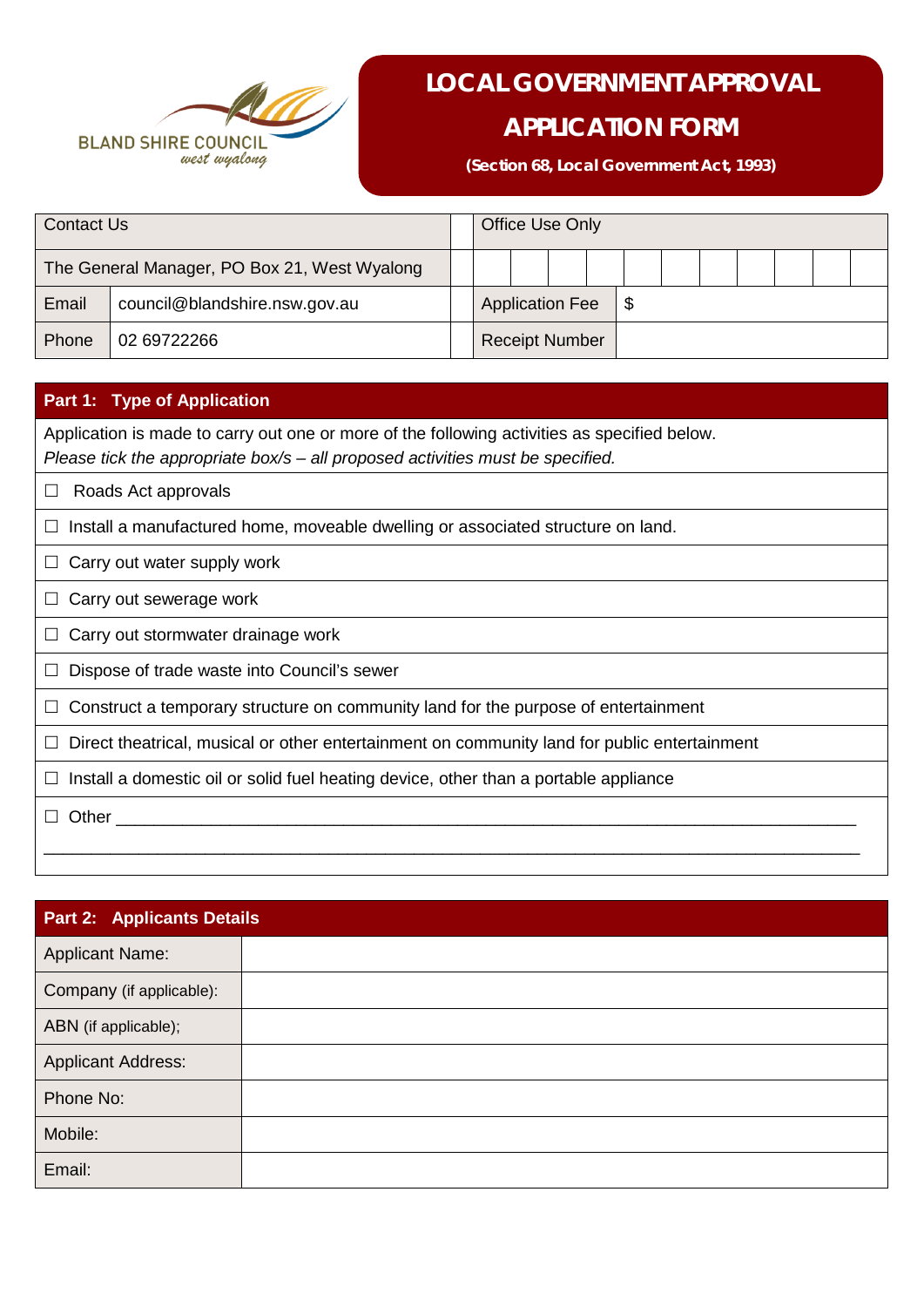| Part 3: Property Description |           |  |  |  |  |  |
|------------------------------|-----------|--|--|--|--|--|
| <b>Property Address:</b>     |           |  |  |  |  |  |
| Town:                        |           |  |  |  |  |  |
|                              | Lot       |  |  |  |  |  |
| Legal Description:           | Section   |  |  |  |  |  |
|                              | <b>DP</b> |  |  |  |  |  |

| <b>Part 4: Landowner's Details</b> |                                                                                                                                                                                                           |
|------------------------------------|-----------------------------------------------------------------------------------------------------------------------------------------------------------------------------------------------------------|
| Landowner's Name(s):               |                                                                                                                                                                                                           |
| ABN (if applicable):               |                                                                                                                                                                                                           |
| Address:                           |                                                                                                                                                                                                           |
| Phone No / Mobile:                 |                                                                                                                                                                                                           |
| Email:                             |                                                                                                                                                                                                           |
|                                    | As owners of the land to which this application relates, I/we consent to this application. I/we also give consent<br>for authorised Council officers to enter the land/premises to carry out inspections. |
|                                    |                                                                                                                                                                                                           |
|                                    |                                                                                                                                                                                                           |
|                                    |                                                                                                                                                                                                           |

### **Part 5: Plumber's Details**

If your application involves any sewer or drainage work please provided details of the plumber who will be undertaking this work.

| <b>Plumber's Name:</b> |  |
|------------------------|--|
| Address:               |  |
| Phone / Mobile:        |  |
| Email:                 |  |
| Licence Number:        |  |

# **Part 6: Trade Waste Details**

| If your application is for trade waste please provide the following details. |  |  |  |  |  |
|------------------------------------------------------------------------------|--|--|--|--|--|
| Type of waste to be disposed of:                                             |  |  |  |  |  |
| <b>Manufacturer Details:</b>                                                 |  |  |  |  |  |
| Model Number:                                                                |  |  |  |  |  |
| NSW Health Accreditation Number:                                             |  |  |  |  |  |
| Tank Capacity:                                                               |  |  |  |  |  |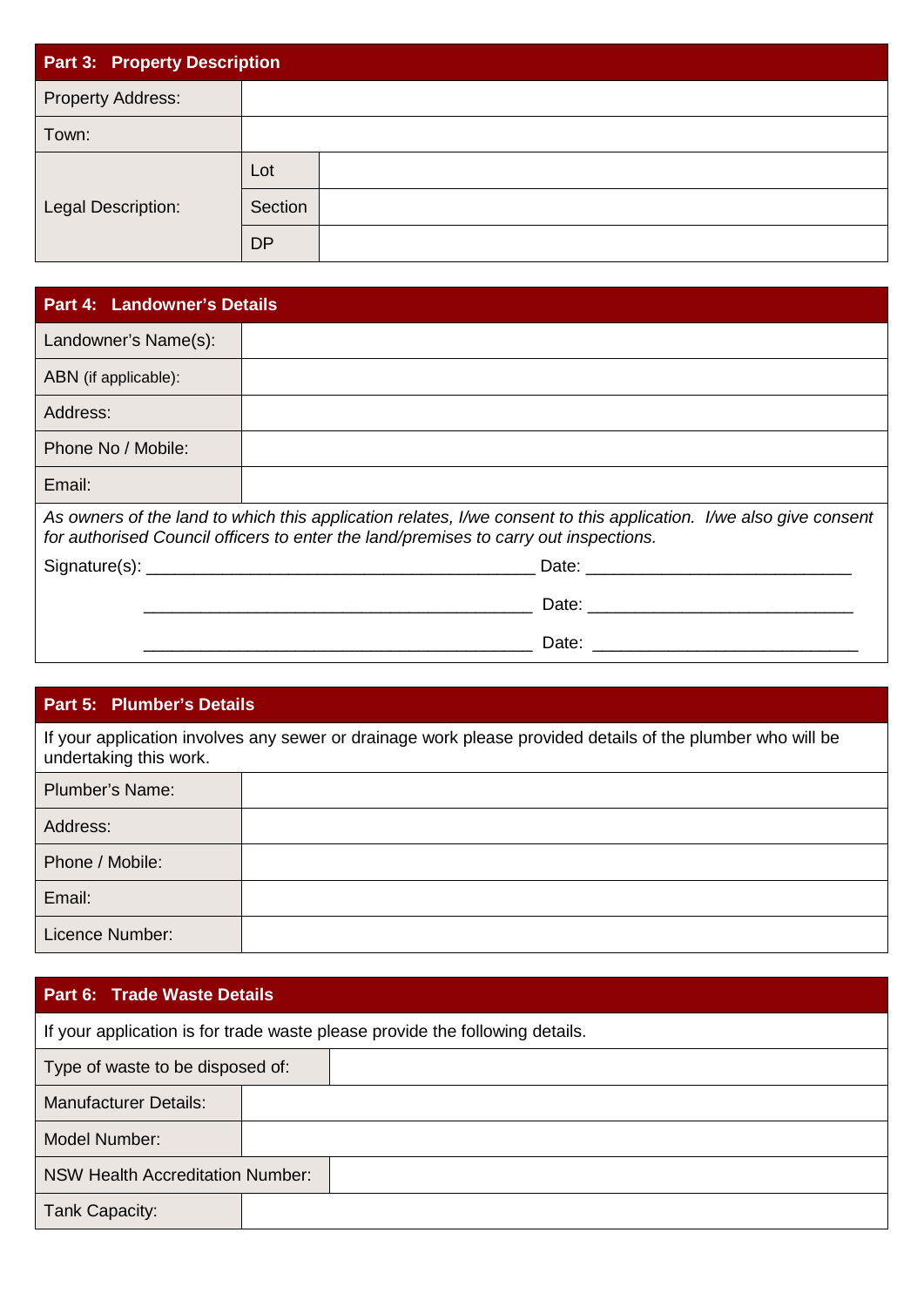#### **Part 7: Installation of a solid fuel heating appliance**

If your application is for a solid fuel heating appliance please provide details of the installer if different from the applicant.

| Installer's Name:                       |  |  |  |  |  |
|-----------------------------------------|--|--|--|--|--|
| <b>Installer's Address:</b>             |  |  |  |  |  |
| Phone / Mobile:                         |  |  |  |  |  |
| Email:                                  |  |  |  |  |  |
| Licence/Accreditation No                |  |  |  |  |  |
| <b>Details of Appliance</b>             |  |  |  |  |  |
| Make:                                   |  |  |  |  |  |
| Model No:                               |  |  |  |  |  |
| Australian Standard Compliance Details: |  |  |  |  |  |
|                                         |  |  |  |  |  |

**Note:** Please attach plans detailing the location of installation within the premises and the location of the fuel storage facility. A brochure outlining the appliance specification is also required to be provided with this application.

\_\_\_\_\_\_\_\_\_\_\_\_\_\_\_\_\_\_\_\_\_\_\_\_\_\_\_\_\_\_\_\_\_\_\_\_\_\_\_\_\_\_\_\_\_\_\_\_\_\_\_\_\_\_\_\_\_\_\_\_\_\_\_\_\_\_\_\_\_\_\_\_\_\_\_\_\_\_\_\_\_\_\_\_\_\_\_

\_\_\_\_\_\_\_\_\_\_\_\_\_\_\_\_\_\_\_\_\_\_\_\_\_\_\_\_\_\_\_\_\_\_\_\_\_\_\_\_\_\_\_\_\_\_\_\_\_\_\_\_\_\_\_\_\_\_\_\_\_\_\_\_\_\_\_\_\_\_\_\_\_\_\_\_\_\_\_\_\_\_\_\_\_\_\_

\_\_\_\_\_\_\_\_\_\_\_\_\_\_\_\_\_\_\_\_\_\_\_\_\_\_\_\_\_\_\_\_\_\_\_\_\_\_\_\_\_\_\_\_\_\_\_\_\_\_\_\_\_\_\_\_\_\_\_\_\_\_\_\_\_\_\_\_\_\_\_\_\_\_\_\_\_\_\_\_\_\_\_\_\_\_\_

\_\_\_\_\_\_\_\_\_\_\_\_\_\_\_\_\_\_\_\_\_\_\_\_\_\_\_\_\_\_\_\_\_\_\_\_\_\_\_\_\_\_\_\_\_\_\_\_\_\_\_\_\_\_\_\_\_\_\_\_\_\_\_\_\_\_\_\_\_\_\_\_\_\_\_\_\_\_\_\_\_\_\_\_\_\_\_

### **Part 8: Roads Act Approval**

Please outline the intended activities that are proposed to be undertaken.

# **Part 9: Community Land**

Please provide an outline of the activity / proposal to be undertaken on community land

| Date of Event:  |  |
|-----------------|--|
| Proposed Hours: |  |
| Community Land: |  |

| Part 10: Other |  |  |  |  |  |
|----------------|--|--|--|--|--|
|                |  |  |  |  |  |
|                |  |  |  |  |  |
|                |  |  |  |  |  |
|                |  |  |  |  |  |